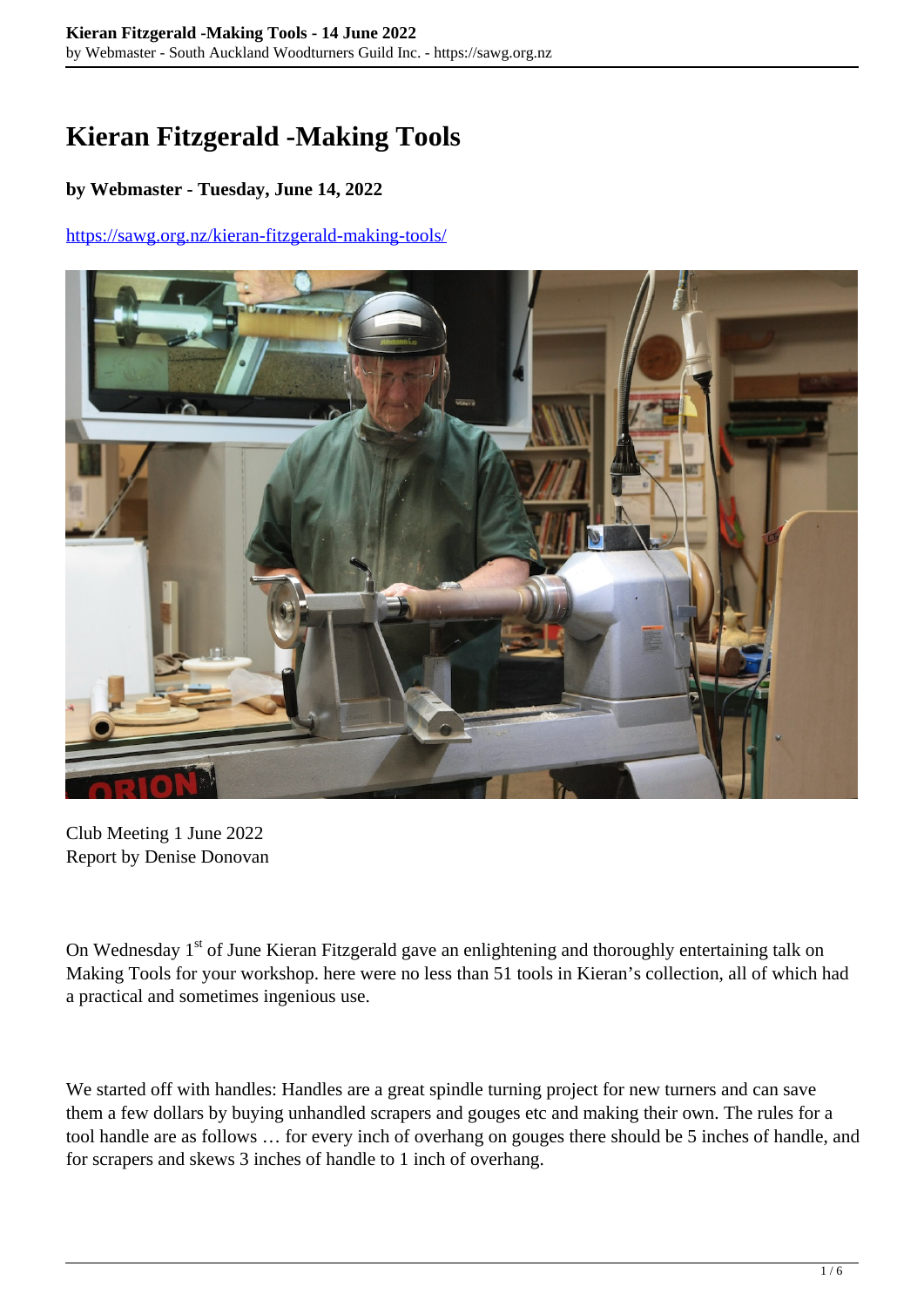But handles are not just limited to gouges, you can make them for, Allen keys, collet keys, knock out bars, sawblades, the limits are endless, and Kieran's collection will attest to this. I don't think he had anything without a handle.



Next up an amazing range of tools fashioned from other tools:

- A knockout bar from a wheel brace, with handle of course (I'm not sure what he's going to use when he needs a wheel brace ... although I'm sure he'll improvise)
- An Awl from a screwdriver blade (new handle of course)
- Large screwdriver fashioned into a point tool
- Guitar string for a burning wire (again with handles)
- A thin parting tool from a hacksaw blade (handled? … yes indeed)
- A thin parting tool from an old bone handle dinner knife (guess what … a new handle … you get where this is going don't you .... A handle for everything, and everything with a handle ?)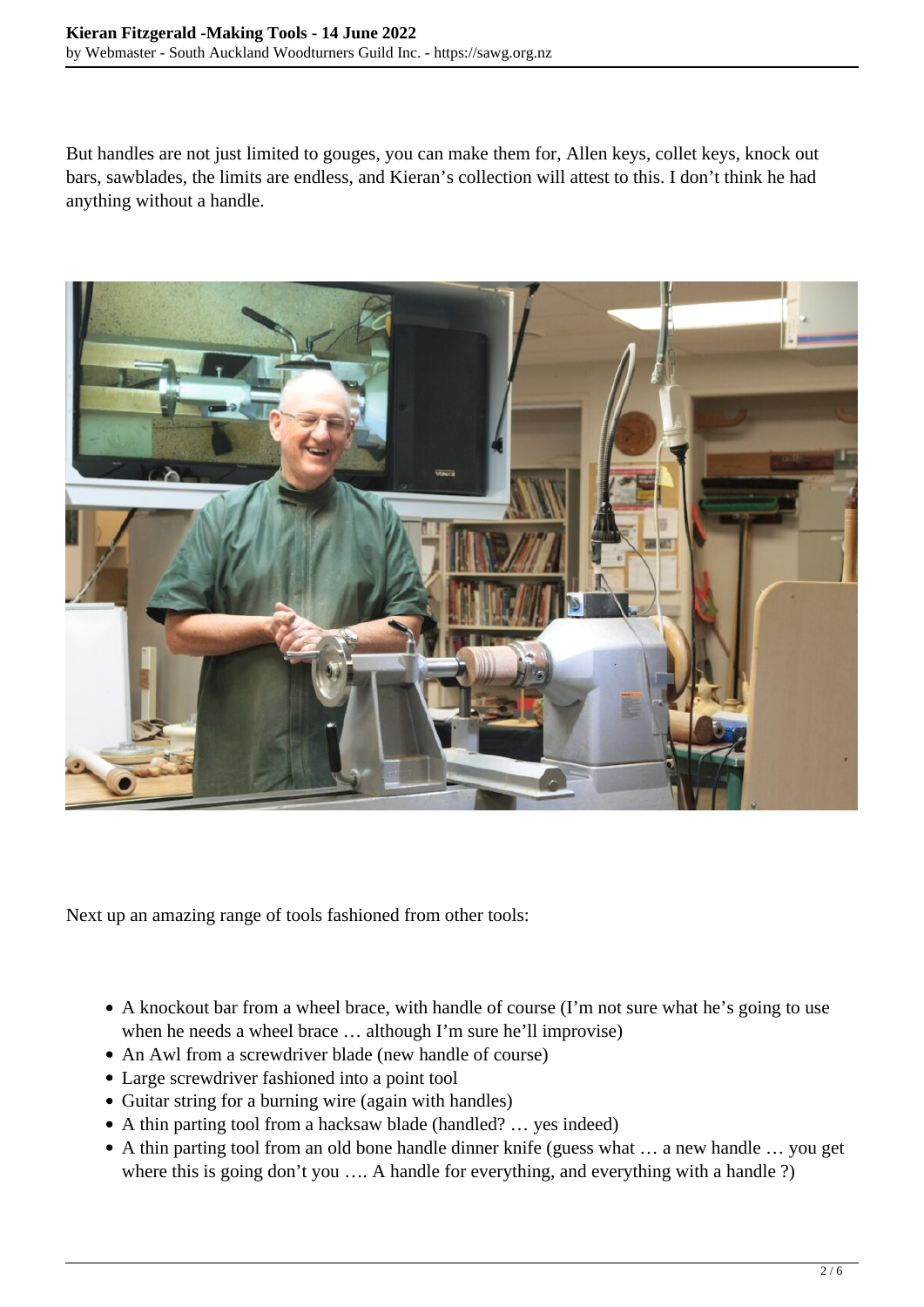- A small skew purpose built for turning away tenons on bowls, made from an old screwdriver
- Drill with a handle for a depth marker when turning
- Handmade chatter tool from a reciprocating blade (for end grain only)
- Open ended spanners sharpened for turning consistent diameters
- Sanding mandrels from screwdriver bits of engine valves

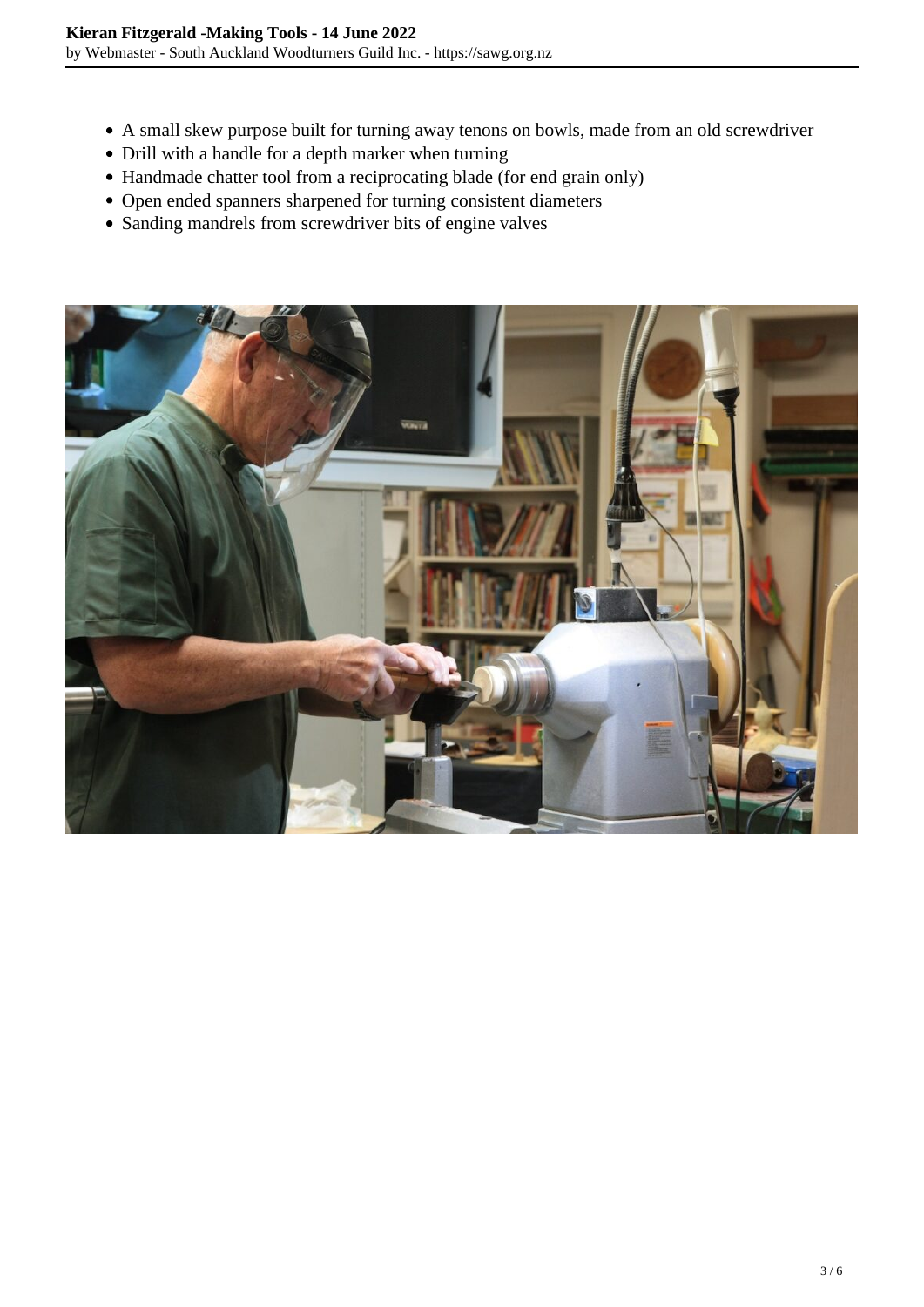

Amongst the remaining assortment we had the following gems:

## • Off centre turned mallet head and handles

- Dead blow hammer made with lead shot in the head
- $\bullet$  Bowl depth gauges screw type and figure 8 type
- Home made compass from wood, nail, and pencil
- Sanding plate with a spigot mount for those without a sander
- Vacuum coupling assembly
- Various pen turning tools such as a reamer from a file, barrel holder, and a pen press
- Morse taper with tenon and ball bearing race for hold a piece e against the tailstock
- Metal tapered spindle on a shaft to hold a polishing wheel
- Spindle turned paper towel holder
- Sanding sealer jar lid with paintbrush insert
- Drum sander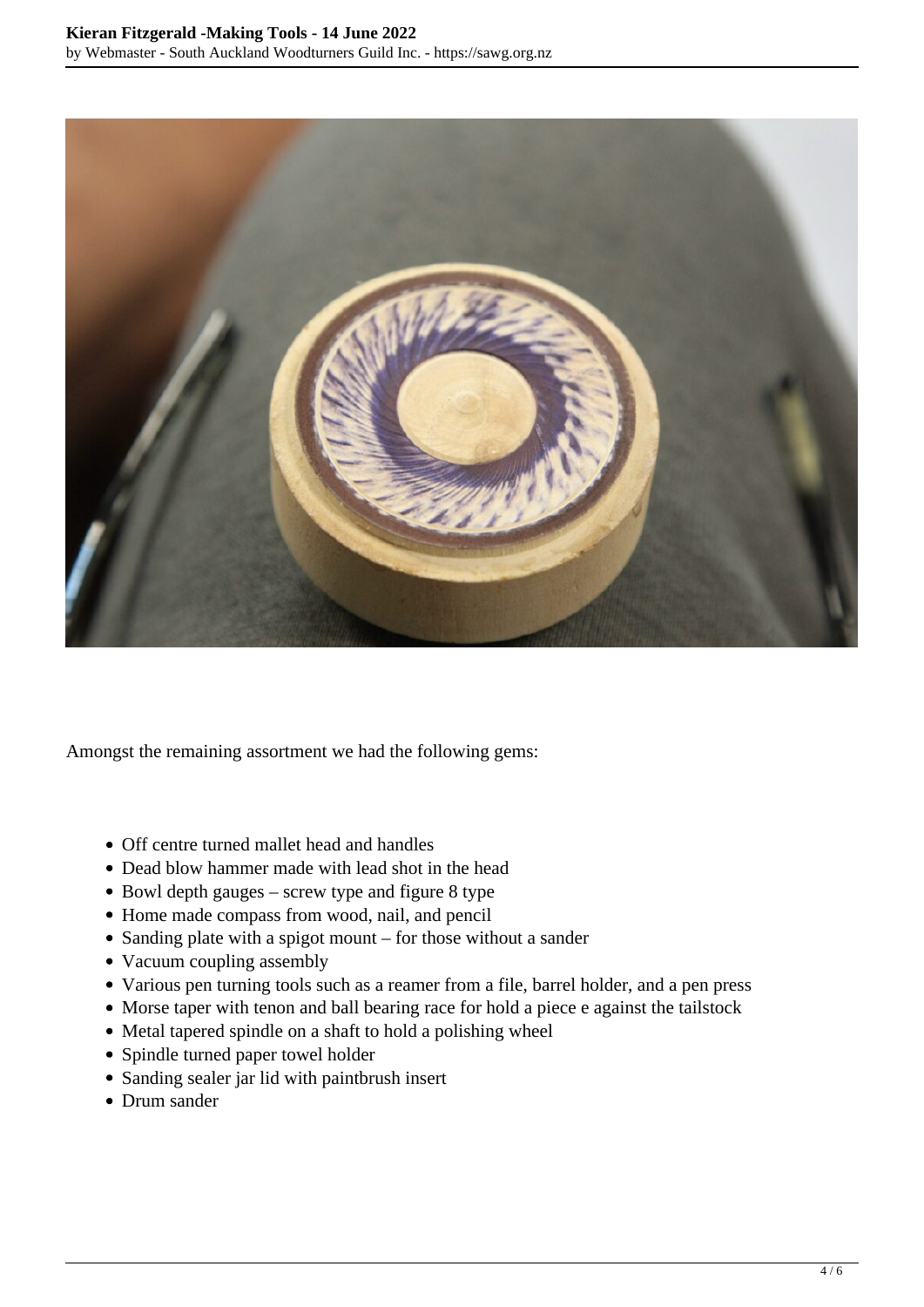